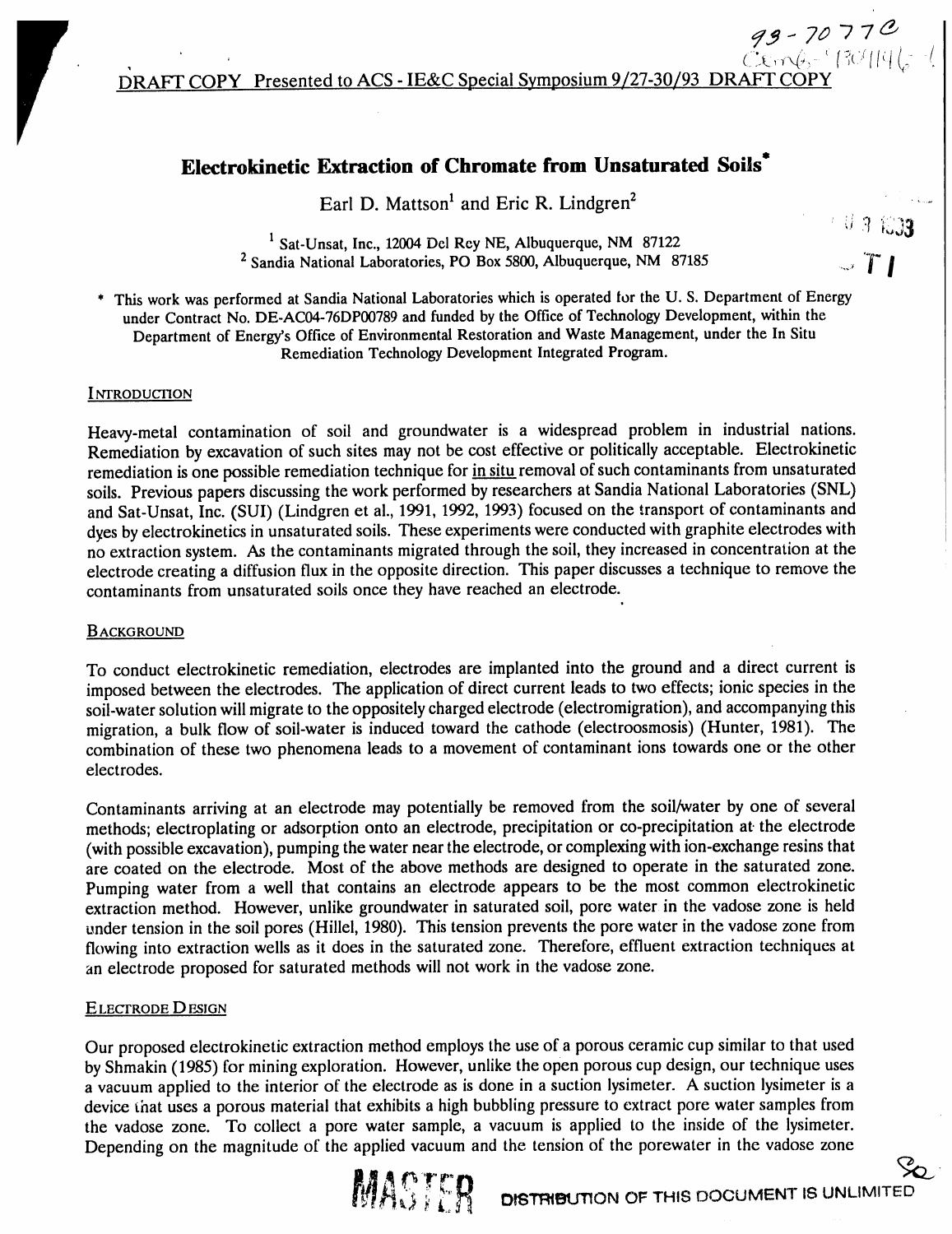#### **D**I**SCLA**I**MER**

This report was prepared as an account of work sponsored by an agency of the United States Government. Neither the United States Government nor any agency thereof, nor any of their employees, makes any warranty, express or implied, or assumes any legal liability or responsibility for the accuracy, completeness, or usefulness of any information, apparatus, product, or process disclosed, or represents that its use would not infringe privately owned rights. Reference herein to any specific commercial product, process, or service by trade name, trademark, manufacturer, or otherwise does not necessarily constitute or imply its endorsement, recommendation, or favoring by the United States Government or any agency thereof. The views and opinions of authors expressed herein do not necessarily state or reflect those of the **Unit**ed **Stat**e**s Gov**e**rnm**e**nt or any a**gen**cy th**e**r**e**of.**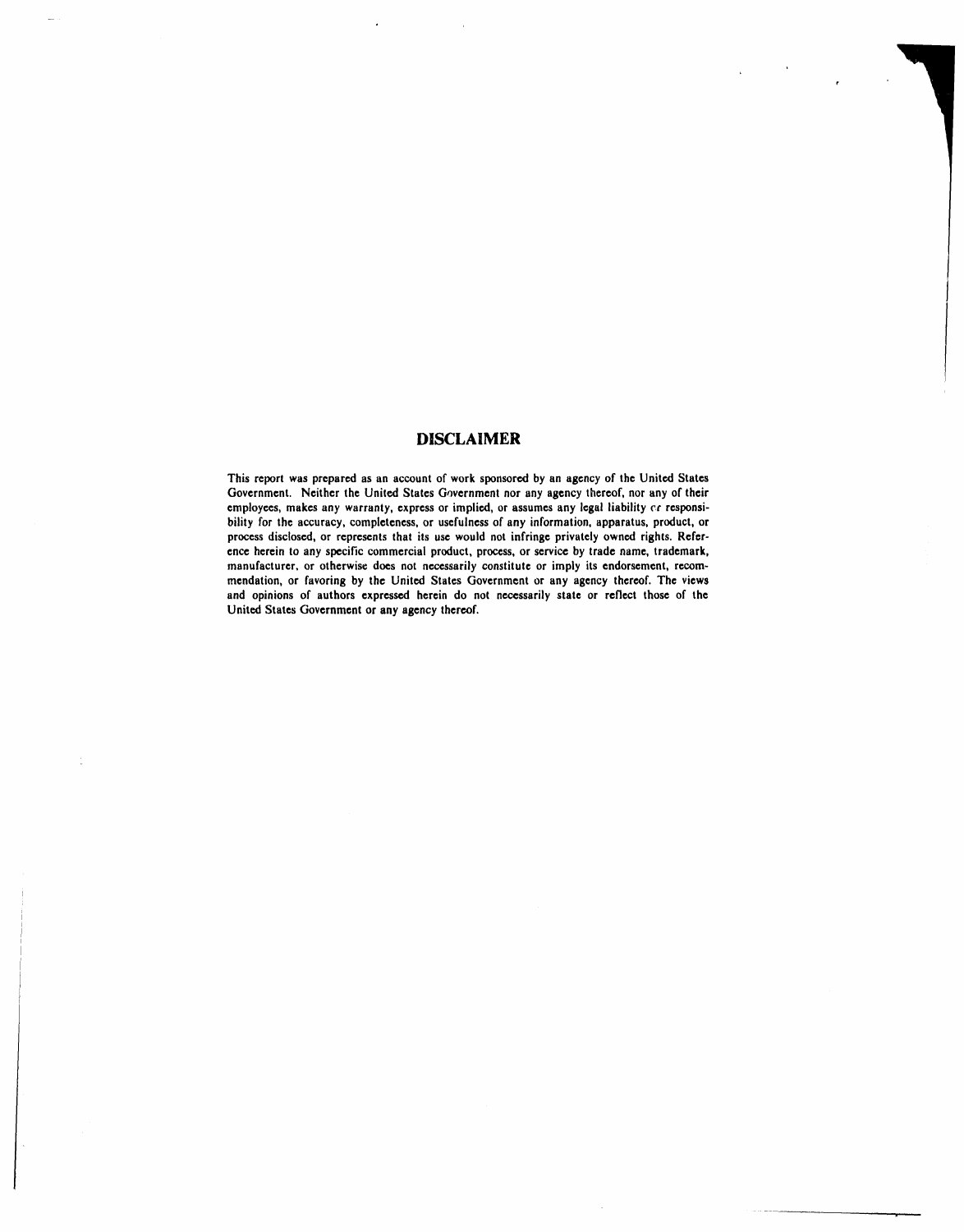#### '1 DRAFT COPY Presented to ACS - IE&C Spec.ial Symposium 9*/27-30/93 DRAFT COPY*

about the lysimeter, the resultant pressure gradient across the porous material will either cause water to hydraulically flow into the lysimeter or to leave it. Therefore, the use of suction lysimeter technology offers a technique to control the addition and extraction of water in the vadose zone. The lysimeter design can operate at any depth and minimizes the chance of uncontrolled mobilization of contaminants that may occur with surface flooding and vadose zone well infiltration methods.

Combining electrokinetic processes with soil water sampling lysimeter technology is possible by placing an electrode inside the lysimeter. Figure 1 illustrate**s** our design of a vadose zone lysimeter electrode. The bottom portion of the electrode is constructed of porous ceramic whereas the upper portion of the electrode is constructed of an impermeable material. The fluid between the graphite electrode and the ceramic casing is continuously purged to mitigate electrolysis reactions, sweep off gas bubbles from the electrode due to water hydrolysis, remove contaminants that enter the electrode, and to introduce desirable ions and*/*or surfactants to the unsaturated soil. Solution extracted from the electrode lysimeter can be treated at the ground surface.

One problem to overcome when applying electrokinetic remediation to the vadose zone is the drying of the soil near the anode. When an electric current is applied to the soil between the electrodes, water will flow by electroosmosis in the soil pores, usually towards the cathode. The movement of this water will cause a depletion of soil moisture adjacent to the anode and a collection of moisture near the cathode. In SNL electrokinetic experiments conducted in a closed system (ie. no water addition or extraction) the soil near the anode dried out enough to stop the conduction of electricity (Mattson & Lindgren, unpublished work). Our electrode design allows water to enter the soil at the anode to replenish the electroosmotic water, allowing continuation of the remediation process for an indefinite period. Such electrode systems have been designed for both laboratory and field applications.

A second difficulty of combining an electrode in a lysimeter isthe production of hydrogen and hydroxide ions at the electrodes due to electrolysis of the water. These reactions can be neutralized by adding the appropriate acid or base, or left to build up high concentrations of hydrogen and hydroxide ions that will migrate into the soil matrix. Some researchers wish to exploit the production of hydrogen ions at the anode and propagate these ions across the soil media to strip heavy metals from the soil surfaces. Research by Acar et al. (1989) have shown encouraging results, where as other research has illustrated precipitation of metal hydroxide problems occurring near the cathode and complexation changing the net charge on the ion (Runnells and Wahli, 1993).

Due to some of the potential problems associated with pH effects (as discussed above), and the alkaline nature of the soils in the southwestern United States, our approach is to neutralize the electrolysis reactions and replace the hydrogen and hydroxide ions with other ions. Care must be taken in choosing the replacement ions such that precipitates are not formed or the replacement ions do not react with the soil, thus changing its physical properties.

#### EXPERIMENTAL DESIGN

f

The above described electrode system was tested in the laboratory to demonstrate its ability to transport and remove chromium from unsaturated soils. The experimental setup consisted of rectangular acrylic cells having internal dimensions of 3*/*4 x 6 x 10 inches. The cell was packed with native soil where particles greater than 16 mesh were removed. The soil was chemically equilibrated with a simulated groundwater solution (0.005 M CaCI*z*) prior to packing.

Two experiments were conducted to test the new electrode design. The first experiment had an approximately 2 cm strip of soil contaminated with a chromate solution placed midway between the electrodes. The second experiment was a fully contaminated experiment, where a chromate solution was added to the soil everywhere between the electrodes.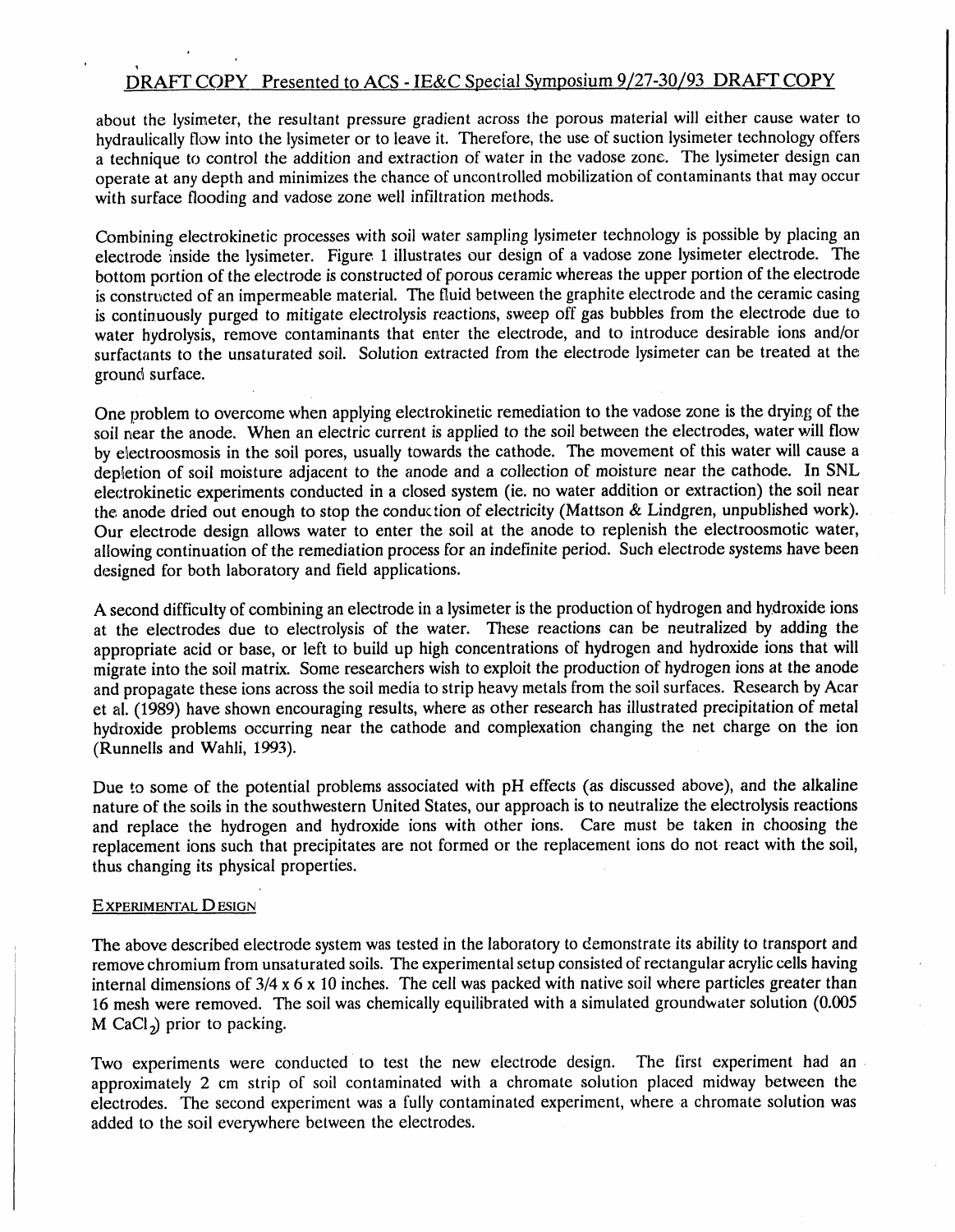#### ,i DRA**F**T COPY Presented to ACS - IE&C Special Symposium 9*/27-30/93 DRAFT COPY*

In the contaminated strip experiment, the electrodes were emplaced at each end of the cell and a vacuum was applied to the electrodes to desaturated the soil. No current was applied to the cell during this portion of the experiment. After the soil moisture came into equilibrium with the applied vacuum, a strip of soil was removed between the electrodes, microwaved dried, and contaminated with 20 ml of 1000 ppm potassium chromate solution to match the microwaved determined moisture content. This contaminated soil (119 ug Cr*/*g soil) was then repacked into the cell as seen if Figure 2. A constant current of 10 mA was then applied to the electrodes*.* The electrode reactions were neutralized with a phosphate buffer solution. Effluent from both electrodes was collected for a period of 7.8 days and analyzed for chromium by emission spectrometry. At the end of the experiment, the soil was sectioned and chemically analyzed for water soluble chromium.

The fully contaminated experiment was conducted much like the above described experiment except the soil was totally contaminated with the potassium chromate solution at a concentration of 81 ug*/*g soil prior to packing, Figure 3. The applied vacuum was adjusted to be in equilibrium with the soil moisture. The electrode reactions in this fully contaminated experiment were neutralized with HCI and NaOH. This experiment was operated for almost 14 days before termination. The soil was sectioned and analyzed by emission spectrometry for both water extractable chromium and acid extractable chromium.

#### R\_t.JL*'rs*

*¢*

In the contaminated strip experiment, over 88 percent (17.64 mg) of the initial 20 mg chromium was recovered in the anode effluent, Figure 4. The chromium was in its anionic form as chromate ( $CrO<sub>4</sub>$ <sup>=</sup>) and was transported to the anode by electromigration. The chromate migration rate was greater than the electroosmotic flow rate that was in the opposite direction. The electromigration transport hypothesis is supported by no detection of chromium in the cathode.

As seen by the slope of the cumulative collection of the chromium verses time in Figure 4, chromium was not detected in the anode effluent until approximately 20 hours into the test. The bulk of the chromium arrived between 20 and 100 hours. After 10*0* hours, only a small amount of chromium was detected in the effluent at a fairly constant rate.

Destructive sampling of the soil in the test cell and subsequent water extraction of these soil samples, recovered an additional 2.5% of the applied chromium. This remaining water soluble chromium in the soil was found to be located adjacent to the anode at concentrations less than 0.22 ug Cr*/*gm *s*oil, Figure 5. It is hypothesized that this remaining chromium would have entered the anode and been extracted if the system continued to be operated for a slightly longer period of time. Little chromium was detected in the initially contaminated soil strip or towards the cathode portion of the cell.

Cumulative extraction of the chromate from the anode verses time is illustrated in Figure 6 for the fully contaminated experiment. There appears to be no apparent delay in the extraction as expected. The shape of the curve indicates a fairly uniform extraction rate for the first 3 days, with decreasing extraction rate for the remainder of the experiment.

The soil in the cell was destructively sampled into 30 sections as seen in Figure 7. The water extractable chromium (CrO<sub>2</sub><sup>=</sup>) was able to account for an additional 6.1% with the highest concentrations being located near the anode. Acid extracted soil samples that were analyzed for total chromium (CrO<sub>2</sub><sup>=</sup> and Cr<sup>3+</sup>), Figure 8, exhibit a similar relative concentration profile as the water extracted soils but shown higher concentrations. The acid extracted soils accounted for 15.9% of the applied chromium.

It is inconclusive whether the chromium remaining in the electrokinetic cell is in its trivalent form (Cr<sup>3+</sup>) or if the chromium is still in its anionic form  $(CrO_2^*)$ . Experimental conditions and electrode extraction results support the anionic form of chromium, but the greater concentrations obtained in the acid extracted soil analyses compared to the water extracted analyses suggest a change of some of the chromium to the trivalent form.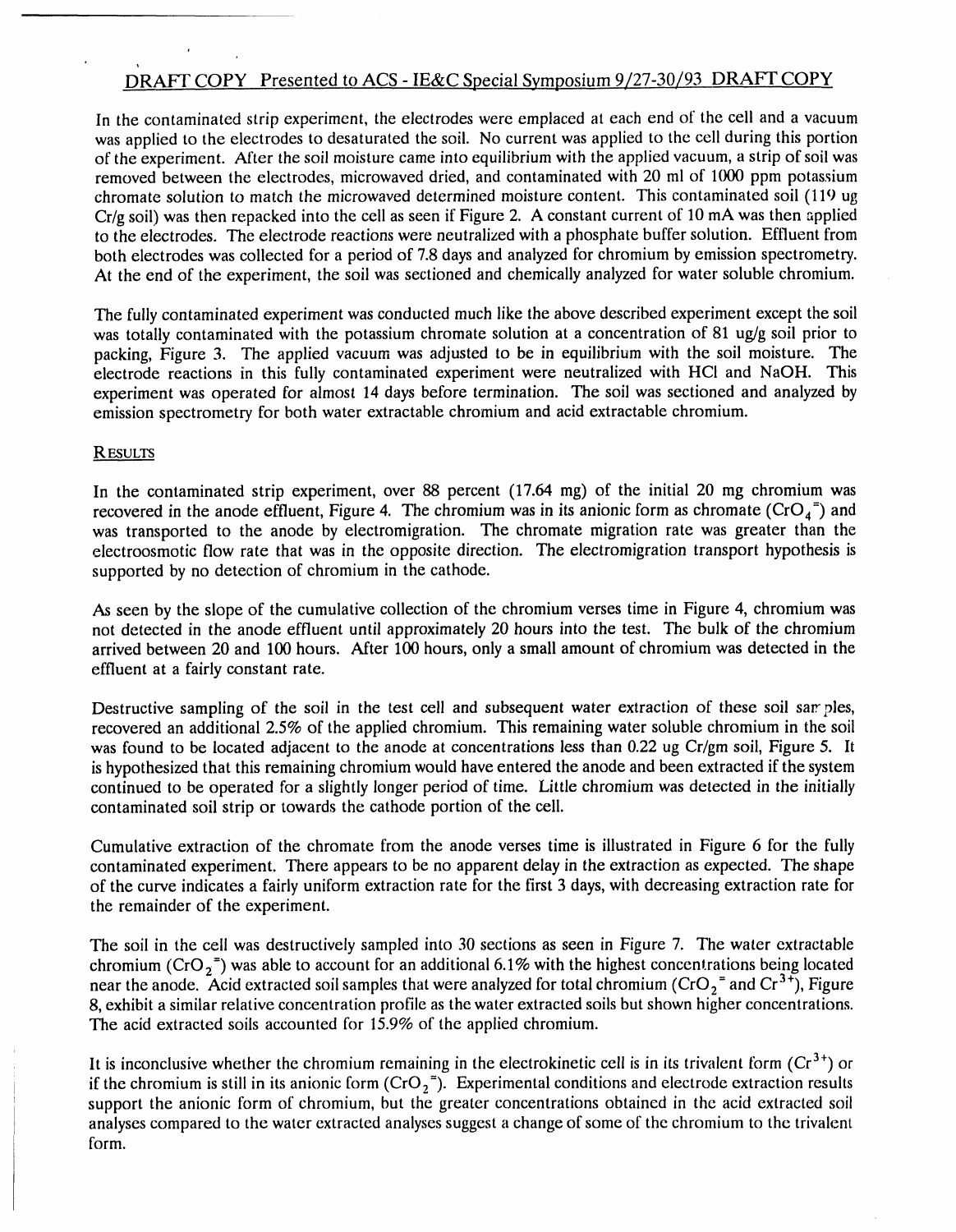## DRAFT COPY Presented to ACS - IE&C Special Symposium 9*/27-3***0***/93 DRAFT COPY*

The conditions of the electrokinetic experiment were set so that is was unlikely that the chromium would have been reduced to its trivalent state. Ferguson and Nelson (1986) stated that anionic chromium is stable in oxidizing environmen*t*s with near neutral to alkaline Ph values. Since the electrode reactions were neutralized and the soil has a high buffering capacity, the Ph in the electrokinetic cell was such that no portion of the cell should have ever gotten below 6. In addition, the soil contains **l**ittle reducing species such as  $Fe<sup>2+</sup>$  or organic matter. The high pH and small reducing potential of this experiment imply that the chromium should be in its anionic state.

If the chromium had changed valances to its trivalent state, it would have migrated towards the cathode and possibly been detected in the cathode effluent. No chromium was detected in the cathode effluent, however trivalent chromium may have sorbed on the soil prior to reaching the cathode. The distribution of chromium in the electrokinetic cell after treatment (Figure 8) was such that near the cathode, less than 5% ({ <4ug*/*g}*/*{81ug*/*g}) of the **i**nitial concentration rema**i**ned.

The new electrodes allowed for analysis of the chromium breakthrough curves in both experiments. These analyses were performed to ca**l**cu**l**ate time to extract the center of mass of the chromium. Using these times and the initial location of the center of mass, the linear migration velocity was calculated for both experiments. Surprisingly, the linear migration velocity of the chromium for both experiments was nearly experiments. Surprisingly, the linear migration velocity of the chrom**i**um for both experiments was nearly identical (7.3xl0"m*/*s for the contaminated strip experiment and 6.6x10 7 m*/*s for the fully *c*ontaminated experiment) even though the final moisture contents of the two experiments were 15.7 and 12.8% (by weight) respectively.

#### **SUMMARY**

i

Uncontrolled water release to the vadose zone*,* long term operation*,* and Ph conditioning of the electrode reactions were the major difficulties to overcome when designing an electrode system to extract contaminants from unsaturated soils. We developed a new unsaturated soil electrodinetic electrode system that We developed a new unsaturated soil electrokinetic electrode system that incorporates soil physics technology and demonstrated it to be effective for removing chromium at the anode in unsaturated soils.

Laboratory bench scale experiments illustrated that a majority of the chromate can be extracted (88 and 78%) in a relatively short period of time with additional removal of chromium likely if the experiments were condu*ct*ed for a longer period of *t*ime. Subsequent*,* destructive sampling of the soil in the cell revealed little recovery of water soluble chromium in the cell. The remaining water soluble chromium was at higher concentrations at the anode with lower to zero concentrations located near the cathode. Extraction of soil samples with nitric acid enabled a greater recovery of the remaining chromium, however these results are inconclusive concerning the valence of the remaining chromium.

The new electrode design also allows for analysis of the contaminant breakthrough curve. These analyses can be used to determine the linear electromigration velocity*,* and assist in determining when the experiment should be terminated.

These results are preliminary, additional tests of the electrode extraction system are being conducted to evalua*t*e the use of different electrode neutralization solutions on the removal efficiency. Moisture content distribution, chromium valance, and electroosmosis rates are also being studied in these tests. Pilot scale electrodes have been build and are currently being tested.

#### RE*VERENCES*

Acar, Y.B., R.J. Gale, G, Putnam, and J, Hamed, "Electrochemical Processing of Soils: Its Potential Use in Environmental Geotechnology and Significance of Ph Gradients", Proceedings of the 2<sup>nd</sup> Int. Sym. on Envir. Geote*c*h., **E**nvo Publishing, Bethlehem, Pa, Vol 1, 198*9*.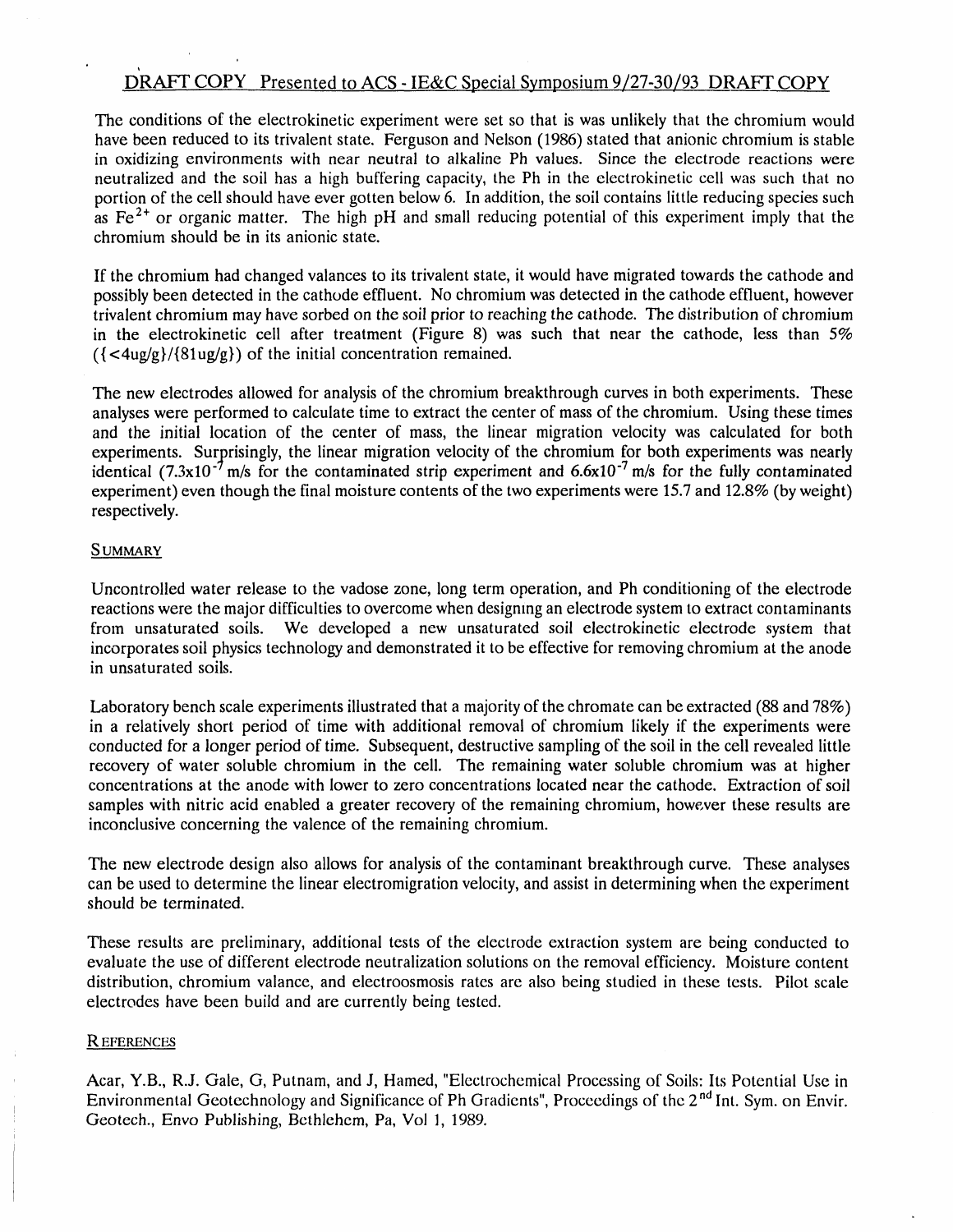### 19RAFT COPY Presented t**o ACS - IE&C Special Symposium 9***/27-3***0***/93 DRAFT COPY*

Ferguson, J.F., and P. Nelson, "Migration of Inorganic Contaminants in Groundwater Under the Influence of an Electrical Field", Unpublished proceedings of the Electro-kinetic Treatment and its *A*pplication in Environmental - Geotechnical Engineering for Hazardous Waste Site Remediation, Seattle, WA, 1986.

Hillel, D., Fundamentals of Soil Physics, *A*cademic Press, New York, 1980.

Hunter, R.L., Zeta Potential In Colloid Science, *A*cademic Press, New York, 1981.

Lindgren, E.R., M.W. Kozak, E.D. Mattson, "Electrokinetic Remediation of Contaminated Soils", Proceedings of the ER'91 Conference at Pasco, W*A* Sept 1991.

Lindgren, E.R., M.W. Kozak, E.D. Mattson, "Electrokinetic Remediation of Contaminated Soils: *A*n Update", Proceedings of the Waste Management 92 Conference at Tucson, AZ, 1992.

Lindgren, E.R., E.D. Mattson, M.W. Kozak, "Electrokinetic Remediation of Unsaturated Soils", Emerging Technologies in Hazardous Waste Management IV ACS Symposium Series, Washington, 1993.

Runnells, D.D., and C. Wahli, In Situ Electromigration as a Method for Removing Sulfate, Metals, and Other Contaminants from Ground Water", Ground Water Monitoring Review, Winter, 1993.

Shmakin, B.M., "The Method of Partial Extraction of Metals in a Constant Current Electrical Field for Geochemical Exploration", Journal of Geochemical Exploration, Vol. 23, 1985.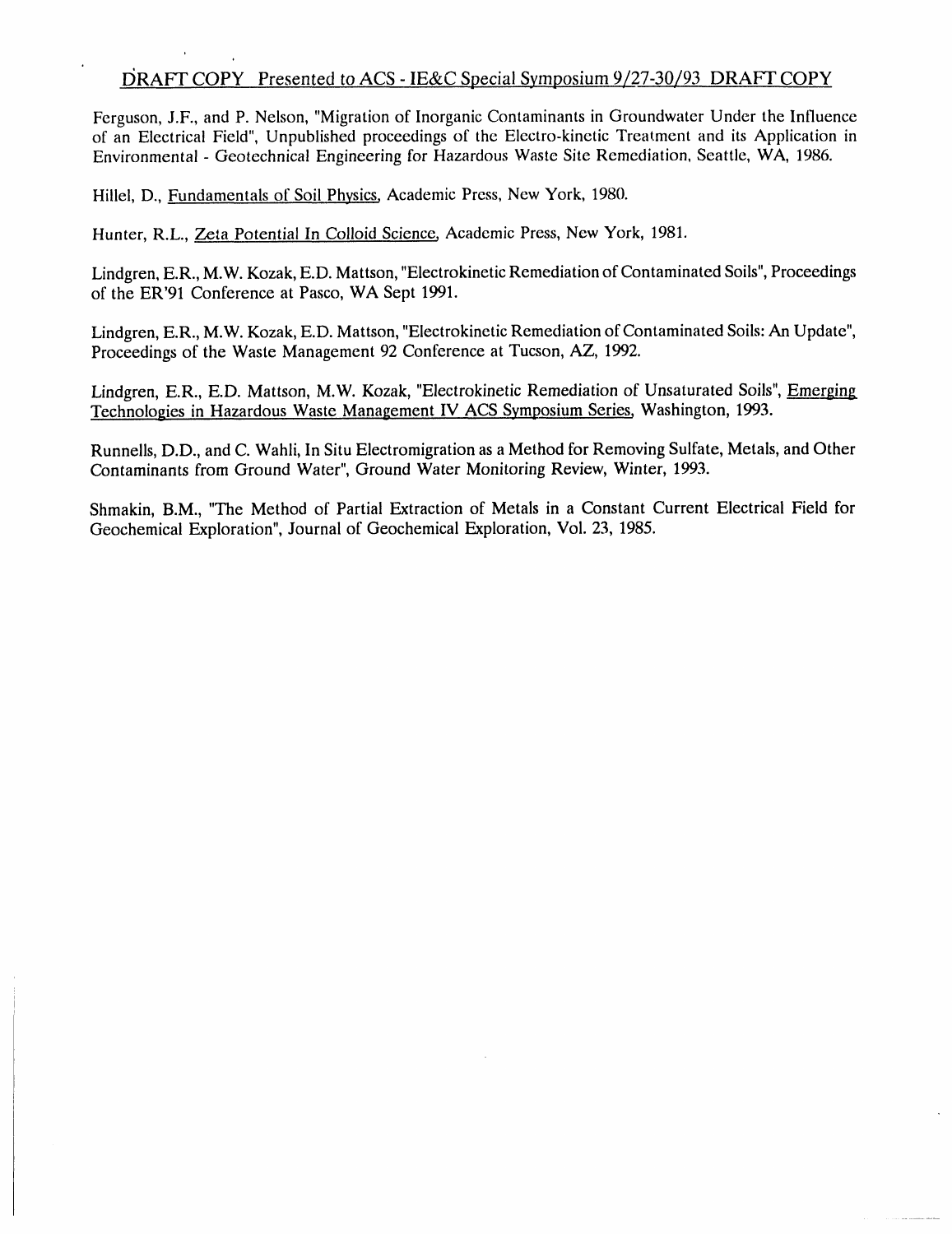

 $\mathcal{L}^{\text{max}}$ 

 $\ddot{\phantom{a}}$ 

Figure 1. Lysimeter/Electrode Laboratory Design for Unsaturated Soils.



Figure 2. Initial location of chromium in the "Contaminated Strip" experiment.

DRAFT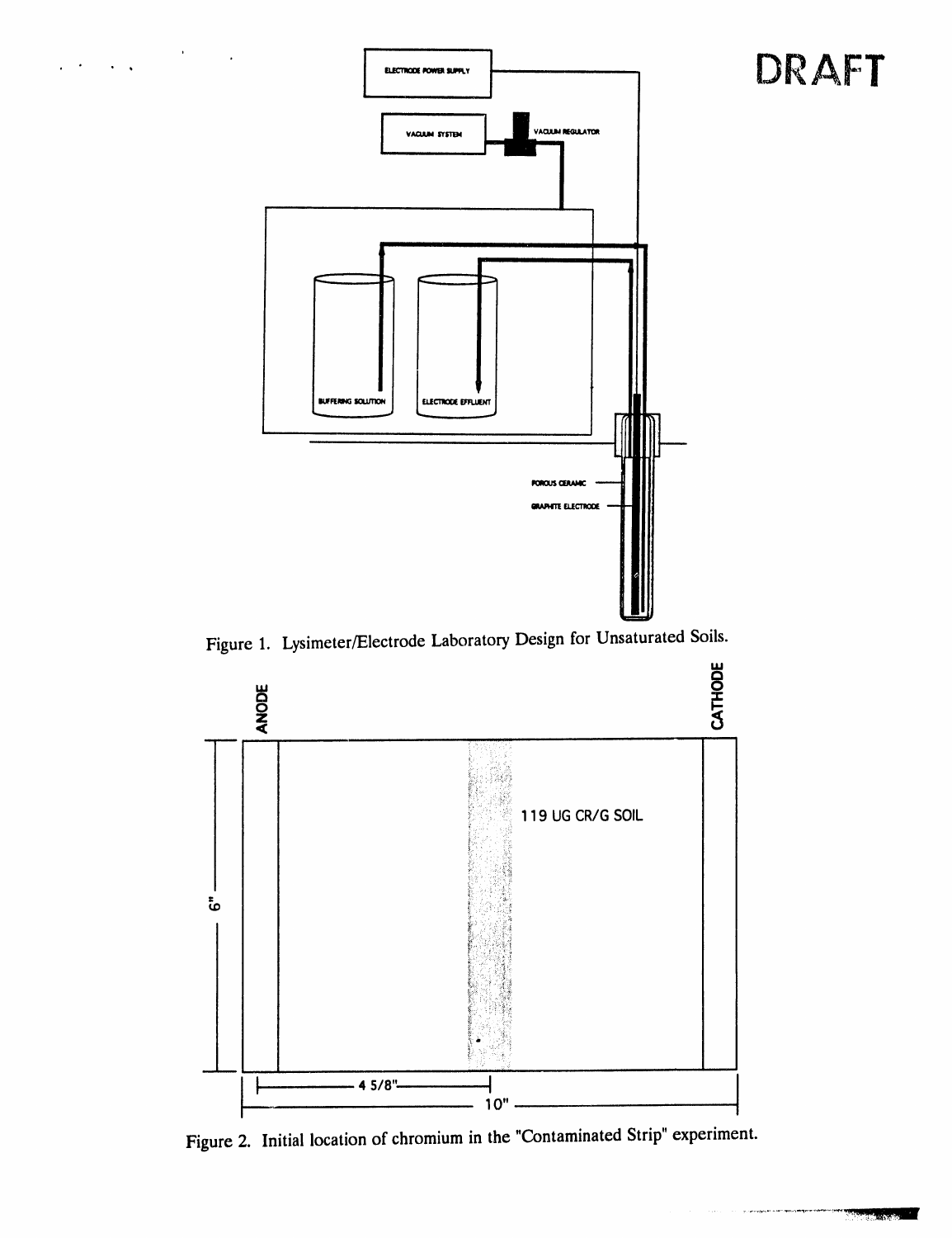# **DRAFT**



Figure 3. Initial location of chromium in the "Totally Contaminated" experiment.

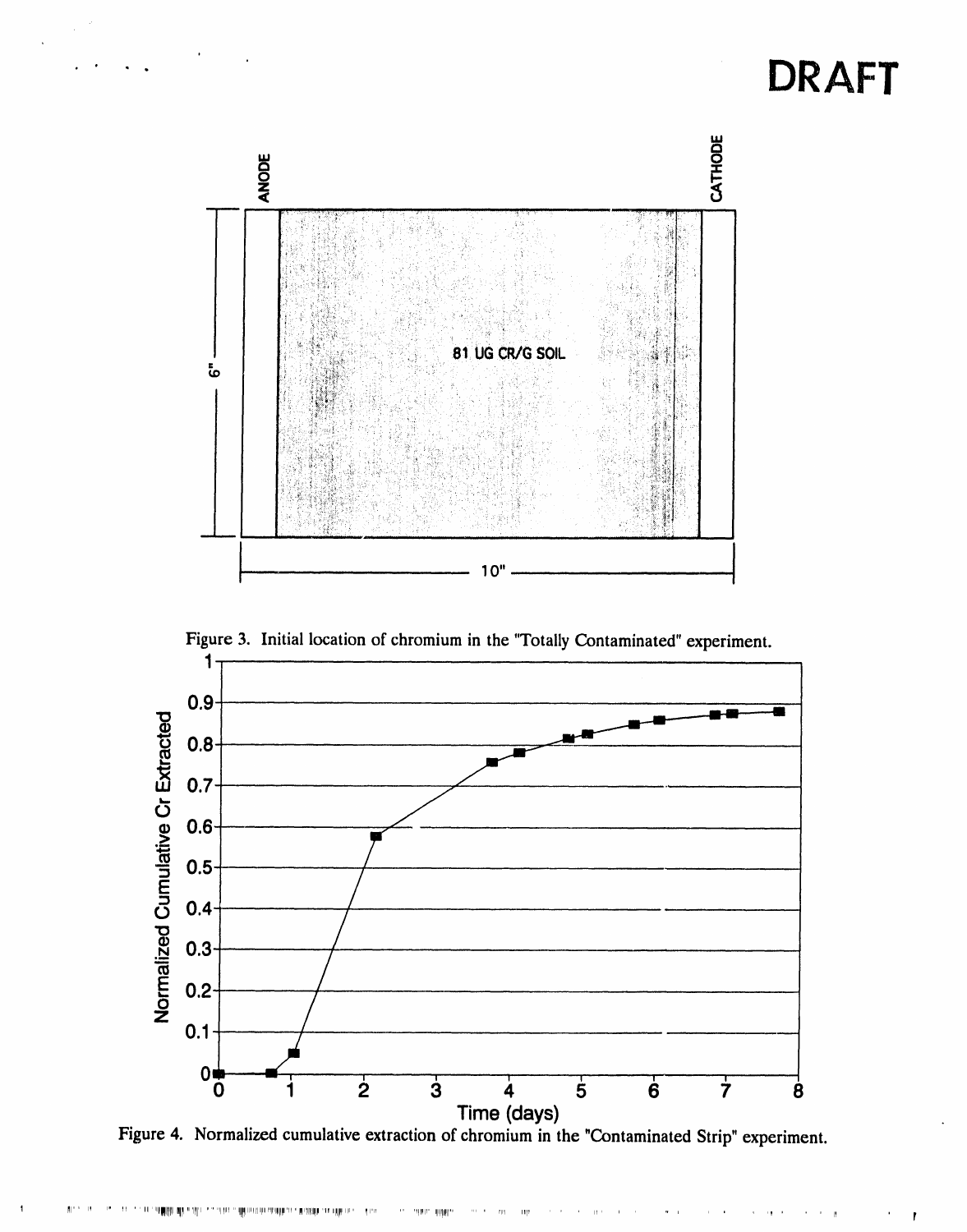#### CATHODE **ANODE** ៉  $\mathbf{I}$  $\mathbf{I}$  $\mathbf{I}$  $2.713.4$  $0.6$  $0.2$  $0.2$  $0.1$  $10.010.010.010.0$ .93  $\overline{\phantom{a}}$  $0.8$  $0.3$  $0.2$  $0.2$  $0.2$  $0.1$  $0.0^{1}0.0$  $0.0$ '0.0 ဖံ  $0.4$  $0.1$ ا 0.9 (ق  $0.2$ 11  $0.1$ 0.1 ا .1  $10.110.010.0$ Ï  $0.3$  $0.2$  $0.3$  $0.2$ 0  $4 | 0.3 |$  $10.110.110.010.0$  $\mathbf{I}$ ł  $10"$ WATER EXTRACTABLE Cr (ug Cr/ g soil)

DRAFT

Figure 5. Water extractable chromium remaining in the "Contaminated Strip" experiment.



Figure 6. Normalized cumulative extraction of chromium in the "Totally Contaminated" experiment.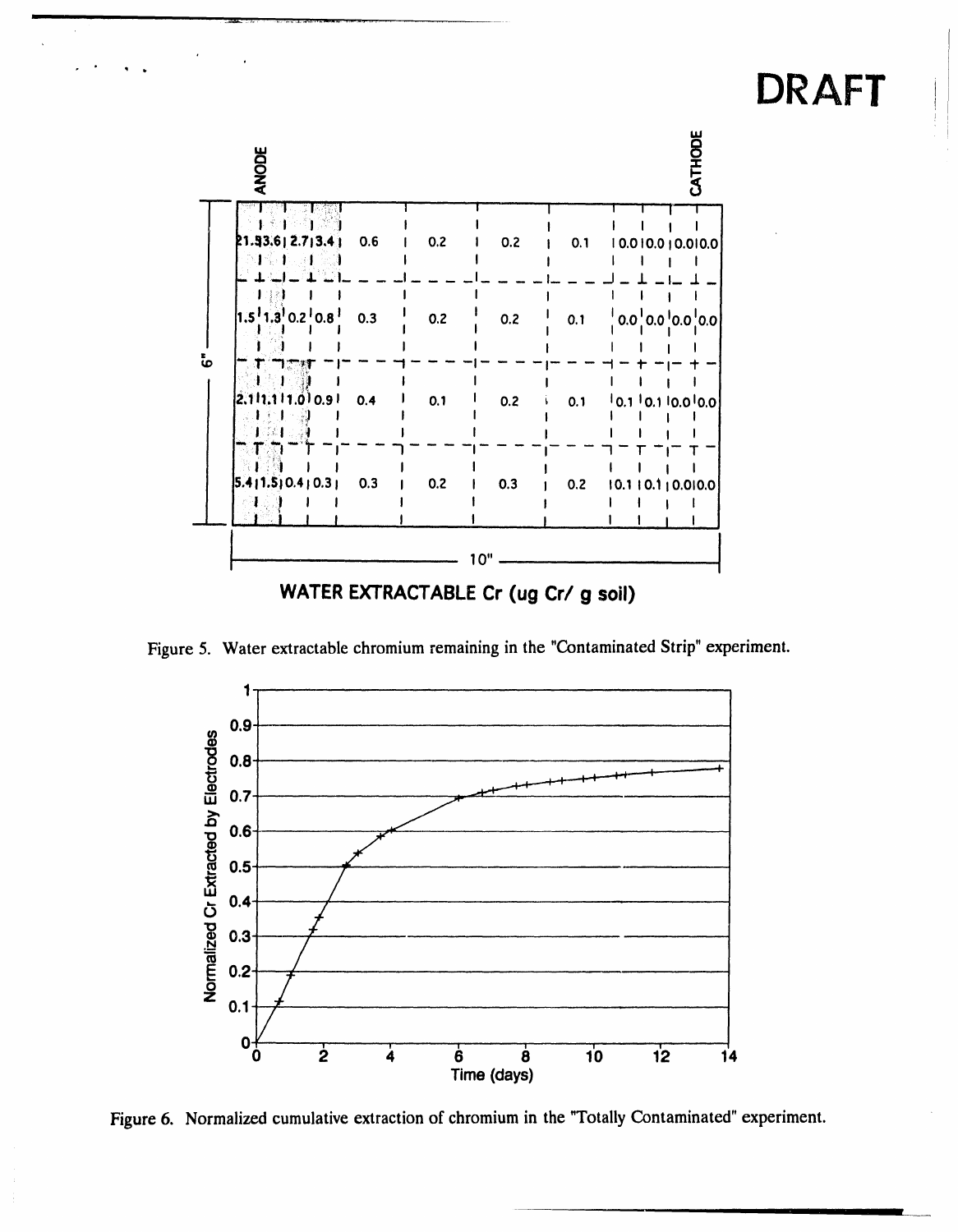# DRAFT



Figure 7. Water extractable chromium remaining in the "Totally Contaminated" experiment.

CATHODE **ANODE**  $10.3 + 10.6 + 3.0$ 2.2  $3.1$  $9.4$  $8.0<sub>1</sub>$ 11.1  $\mathbf{I}$  $3.2$  10.3  $\mathbf{I}$ 3.5  $11.5$  $8.2$ 7.6  $8.7$  $8.8$ ဖံ  $8.2$  $3.9$  $3.1$ 4. ا  $3.5$ 10.5 11.0 8.5  $8.0$  $9.4$  $7.6$  $3.5$  $3.3$  $11.7$ à  $10"$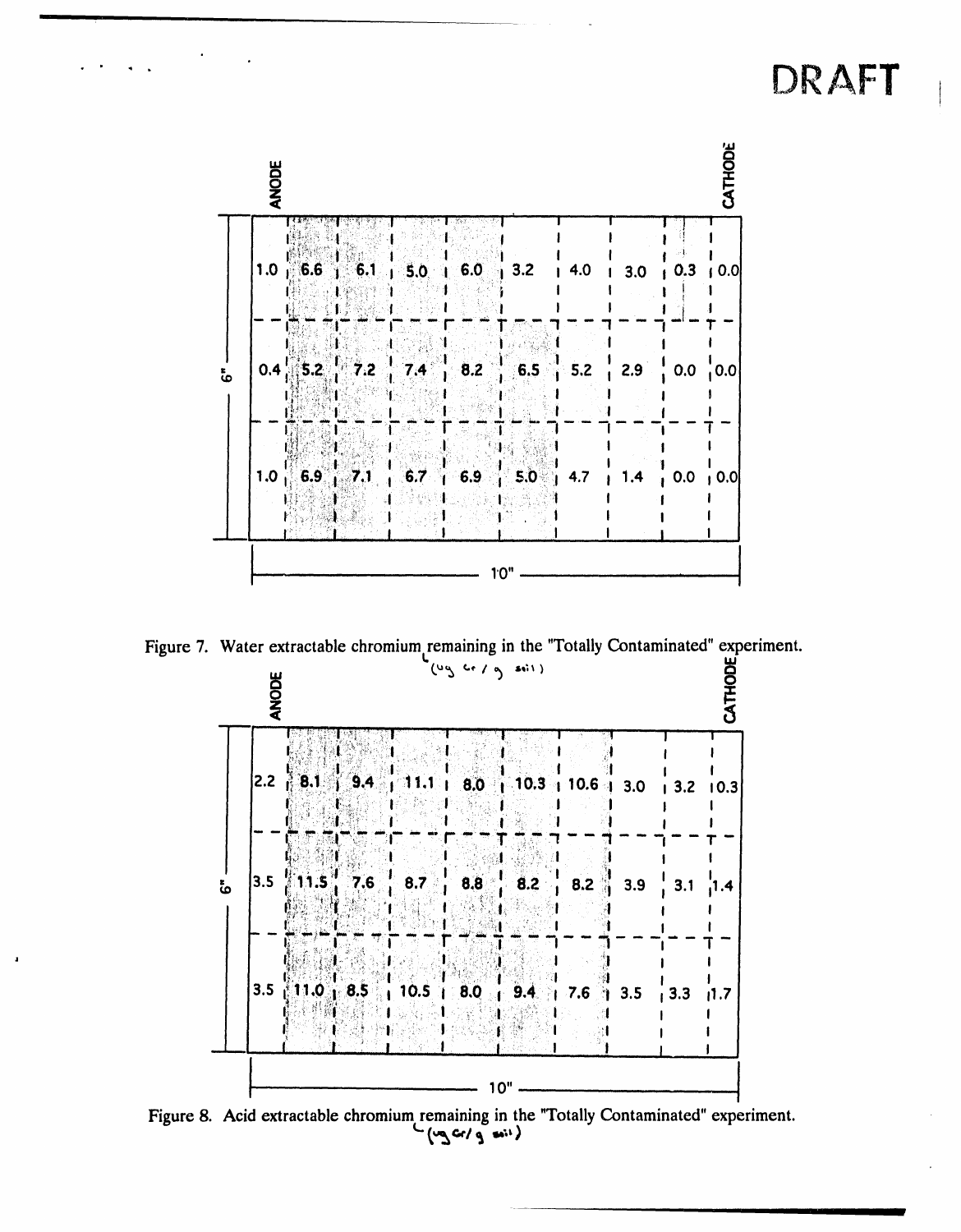

# DATE FILMED 12/14/93